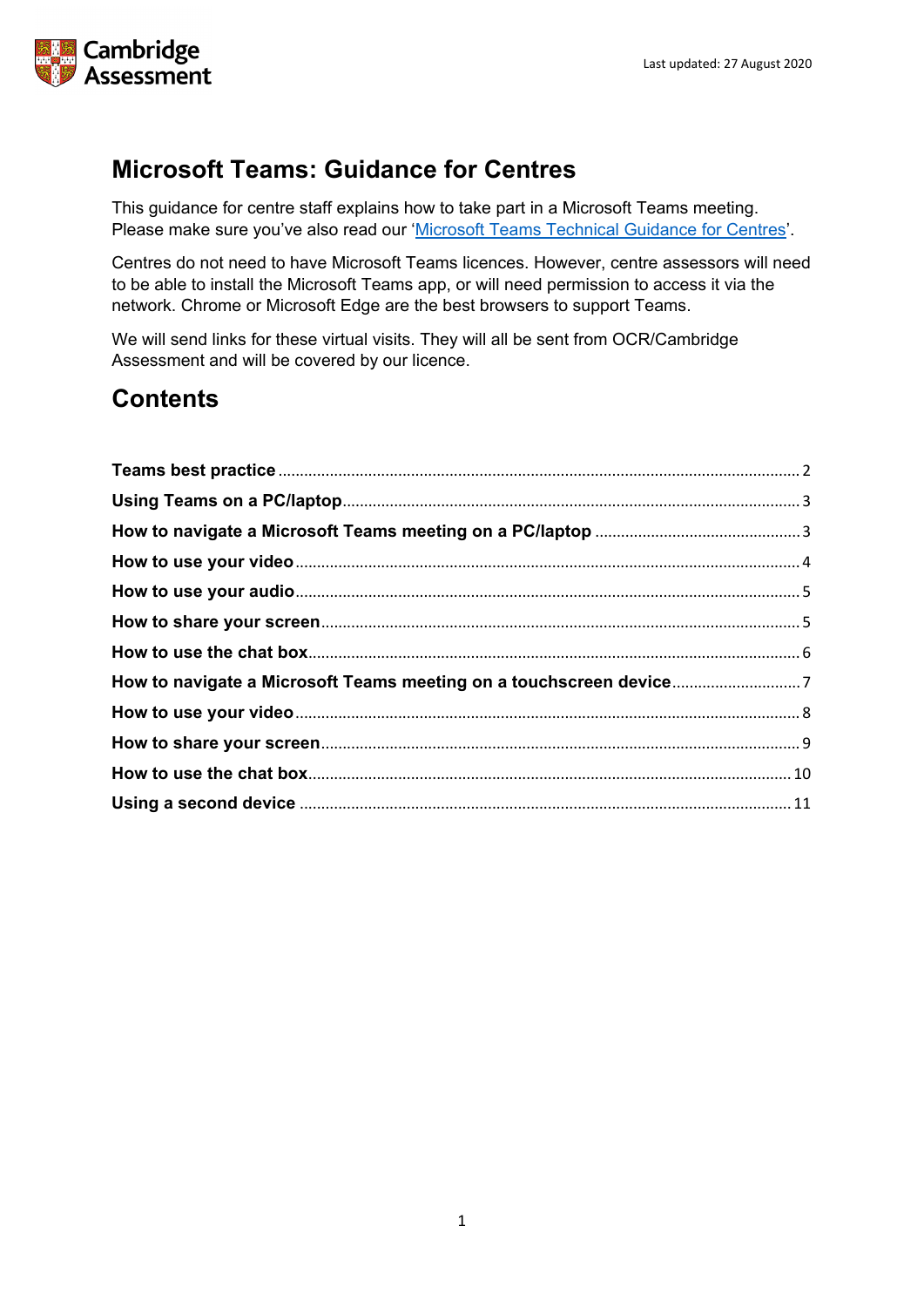# Cambridge Assessment

# <span id="page-1-0"></span>**Teams best practice**

## **For centres:**

Your moderator will send you a Microsoft Teams meeting link after you've agreed the date/time.

- Download the Microsoft Teams desktop client/app ahead of time.
- Test your audio and video devices before the meeting starts.
- Mute your audio unless you are speaking to cut background noise.
- During the day, when the meeting takes a break, you don't need to exit the Teams meeting. Remember to turn off your audio and video when you take a break.
- Headsets and headphones are very sensitive. Make sure you don't eat or drink during a meeting unless your microphone is on mute.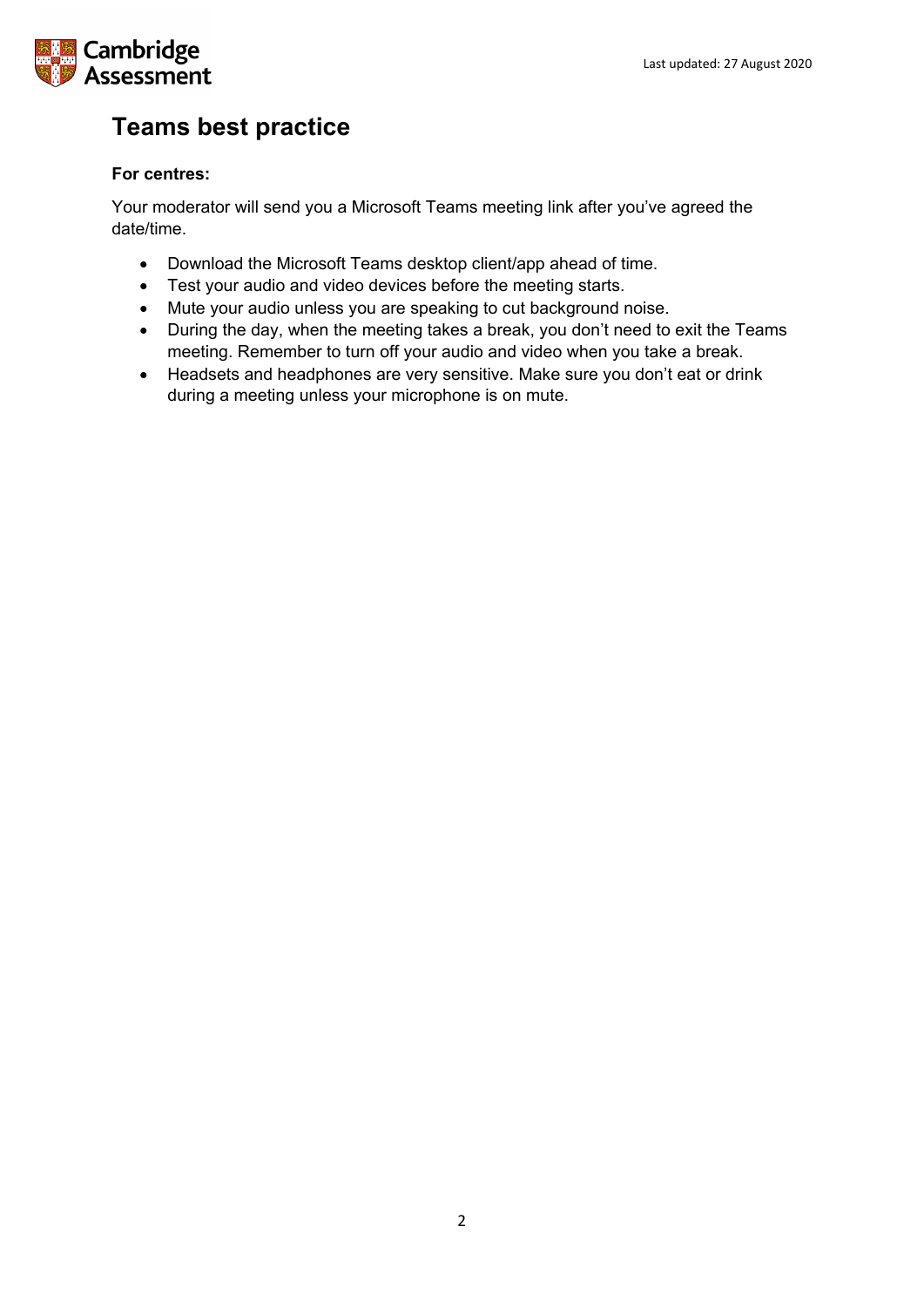# **Cambridge** Assessment

# <span id="page-2-0"></span>**Using Teams on a PC/laptop**

## <span id="page-2-1"></span>**How to navigate a Microsoft Teams meeting on a PC/laptop**

Once you have joined the Teams meeting, familiarise yourself with the meeting room and its features. Click anywhere in the meeting window to see the control panel.

### **Main meeting window:**



### **Meeting control panel:**



|                | 1 Main Window                                                                                                                  |   |                                                                                                                                                                                      |
|----------------|--------------------------------------------------------------------------------------------------------------------------------|---|--------------------------------------------------------------------------------------------------------------------------------------------------------------------------------------|
|                | This is where the meeting contents, such as files, will be shared. It's also where the people in the<br>meeting will be shown. |   |                                                                                                                                                                                      |
| $\overline{2}$ | <b>Video sharing</b><br>Click here to turn your video (webcam)<br>on and off.                                                  | 6 | Raise hand<br>Click here to raise your hand. This<br>tells the meeting host that you would<br>like to speak. Note that this is only<br>available on the desktop version of<br>Teams. |
| 3              | <b>Audio sharing</b><br>Click here to mute and unmute your<br>microphone.                                                      | 7 | <b>Chat window</b><br>Click here to open the chat window<br>and send instant messages to the rest<br>of the group.                                                                   |
| 4              | <b>Screen and file sharing</b><br>Click here to share your screen,<br>programs, and files.                                     | 8 | <b>Participants</b><br>Click here to see who else is in the<br>meeting.                                                                                                              |
| 5              | <b>More options</b><br>Click here to see more meeting<br>options.                                                              | 9 | <b>End meeting</b><br>Click here to leave the meeting.                                                                                                                               |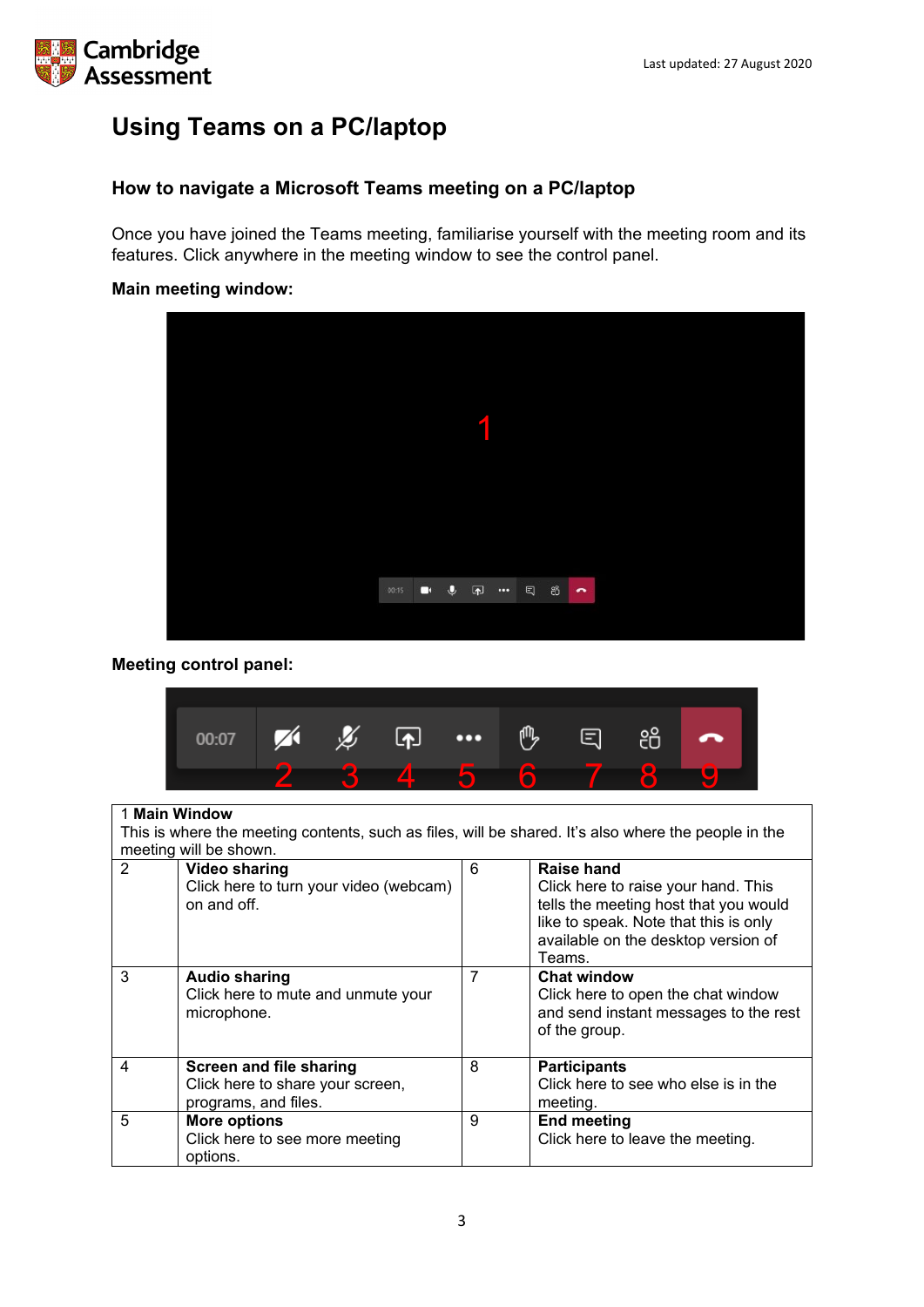

### <span id="page-3-0"></span>**How to use your video**

1. Click the **Video** button on the control panel to toggle your video on and off. When your camera is off, the camera icon has a line through it as shown below.



2. To turn off incoming video streams, click on the **three dots** and select **Turn off incoming video**. To turn them back on, click on the three dots and select **Turn on incoming video.**



3. To change what appears behind you in a video conference, you can blur your background or replace it with another image. Click on the **three dots** and choose **Show background effects.**

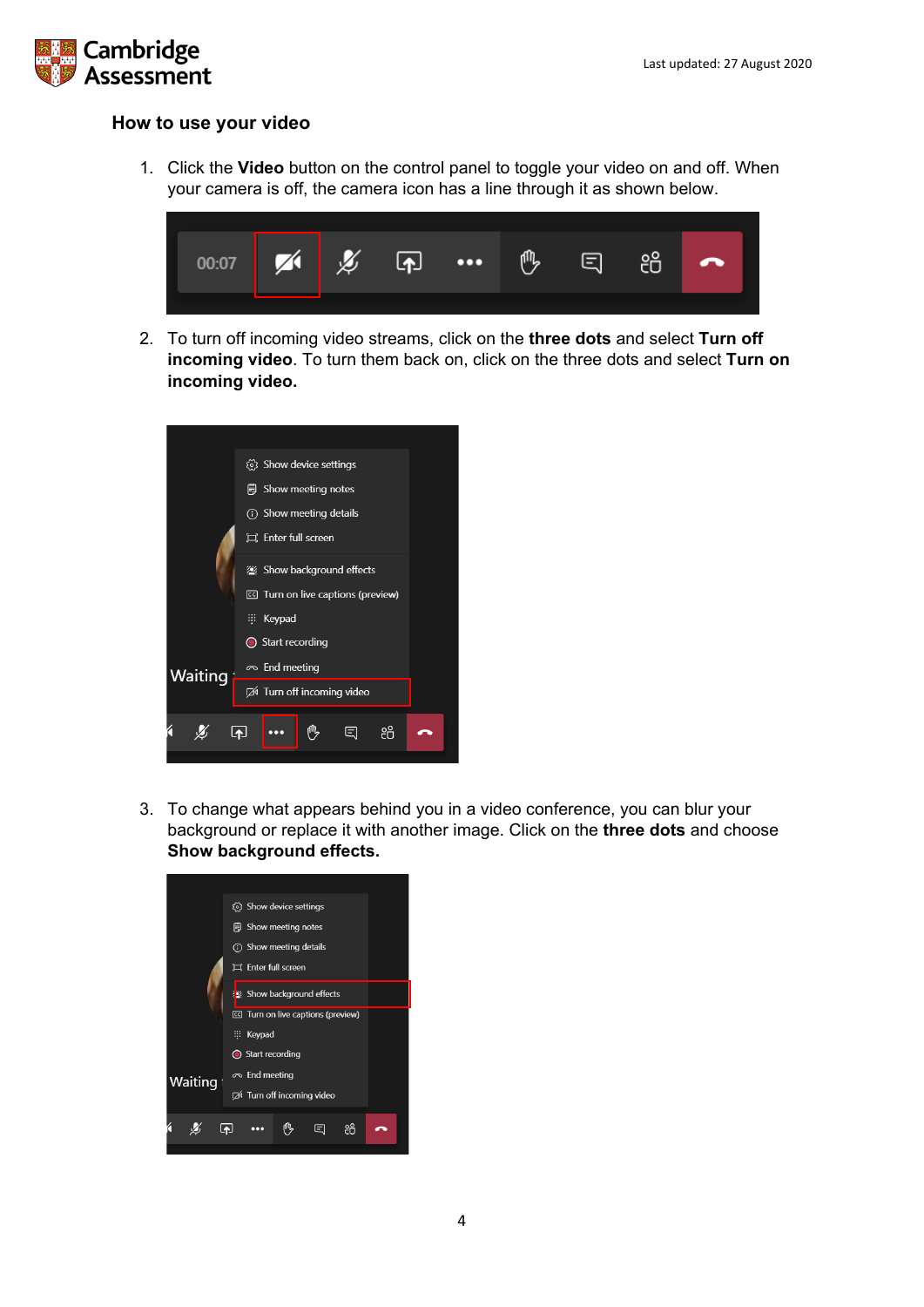

### <span id="page-4-0"></span>**How to use your audio**

1. Click the **Microphone** button in the control panel. When your microphone is muted the icon has a line through it, as shown below.



2. Remember to mute yourself when you are not speaking to cut background noise.

### <span id="page-4-1"></span>**How to share your screen**

# **Important information** If you are using a Mac, you may need to change your system preferences so that Teams can share your screen. For more information, see the [Microsoft Teams help and support page.](https://support.microsoft.com/en-us/office/share-content-in-a-meeting-in-teams-fcc2bf59-aecd-4481-8f99-ce55dd836ce8#:%7E:text=Share%20content%20on%20a%20Mac&text=Select%20Open%20System%20Preferences%20from,try%20sharing%20your%20screen%20again.)

1. Click the **Share** button on the control panel.



**2.** A list of sharing options will appear. This will depend on how many windows, programs and files you have open on your computer. **Make sure any open documents are relevant to your meeting and be careful not to show sensitive information.**



| <b>Screen share type</b> | Used for:                                                                                                                                                                                                |
|--------------------------|----------------------------------------------------------------------------------------------------------------------------------------------------------------------------------------------------------|
| Desktop                  | • Sharing your desktop window<br>• Sharing non-PowerPoint files (such as Word, PDF)<br>Sharing audio and video files (make sure 'Include system<br>audio' is checked when sharing audio and video files) |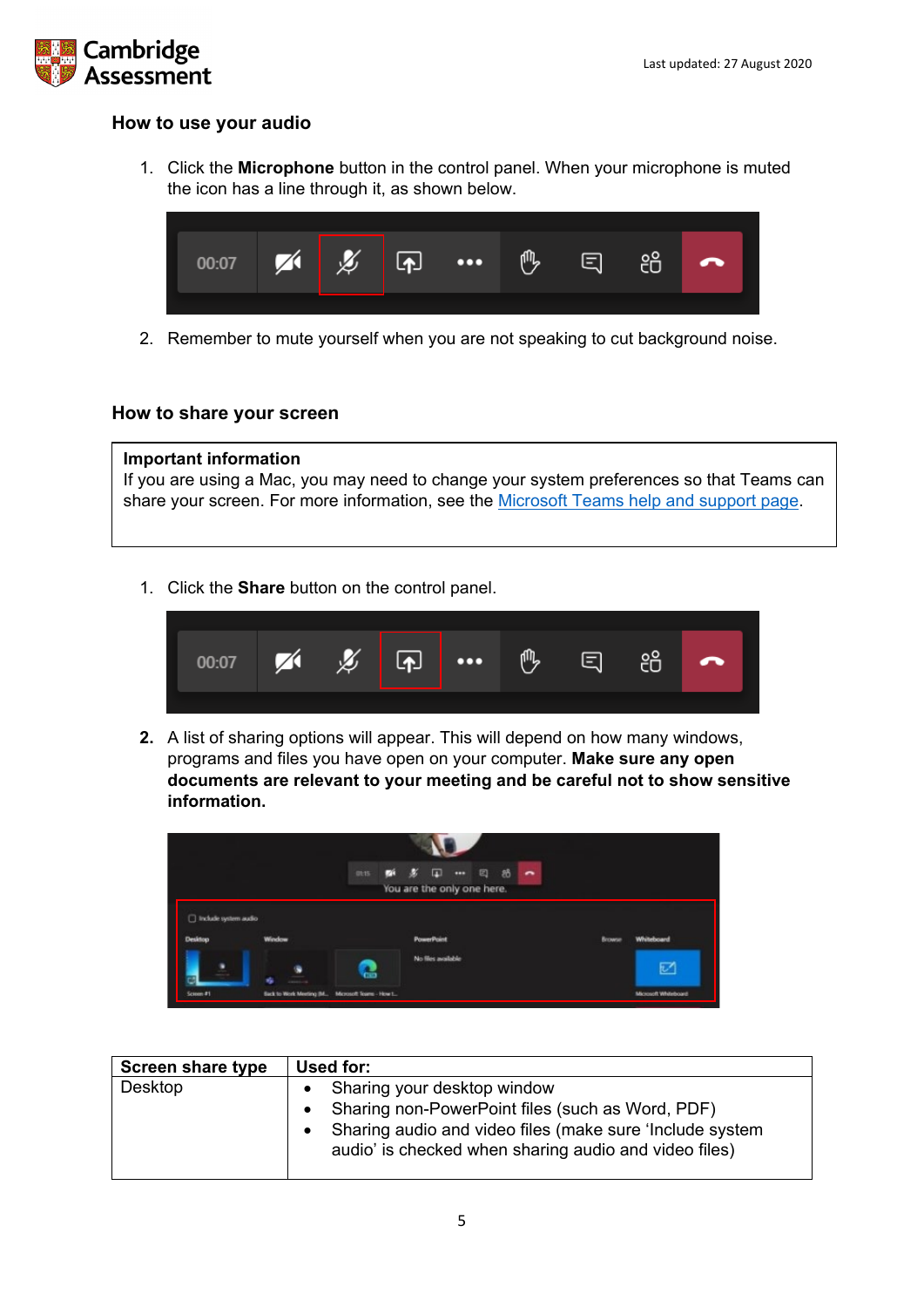

|               | Note: Teams only supports system audio on Windows devices.                                   |  |  |  |
|---------------|----------------------------------------------------------------------------------------------|--|--|--|
| Window        | • Sharing a specific browser window                                                          |  |  |  |
|               | Sharing a specific program (such as RM Assessor)                                             |  |  |  |
|               | Note: the window or program must be open on your computer for<br>you to be able to share it. |  |  |  |
| PowerPoint    | Sharing PowerPoint presentations and files.                                                  |  |  |  |
|               |                                                                                              |  |  |  |
|               | Note: the PowerPoint file must be open on your computer for you<br>to be able to share it.   |  |  |  |
| <b>Browse</b> | Sharing PowerPoint presentations and files not currently open on                             |  |  |  |
|               | your computer.                                                                               |  |  |  |
| Whiteboard    | Draw, sketch, and write together on a shared digital canvas.                                 |  |  |  |
|               |                                                                                              |  |  |  |

### <span id="page-5-0"></span>**How to use the chat window**

1. Click the **Chat** button on the control panel.

| 00:06 |  | "必回… | 心 日 治 | <b>TA</b> |  |
|-------|--|------|-------|-----------|--|
|       |  |      |       |           |  |

2. The meeting chat window will appear at the side of the main window. You can type a message in the box at the bottom of the window.

|    |  | Type a new message                                                         |  |  |  |
|----|--|----------------------------------------------------------------------------|--|--|--|
| Aø |  | $\blacksquare$ $\heartsuit$ $\odot$ $\blacksquare$ $\blacksquare$ $\cdots$ |  |  |  |

3. Once you have entered your message, press Enter on your keyboard or click the right arrow to send it. Your message will appear in the chat window.

Please do not discuss live material in the chat window.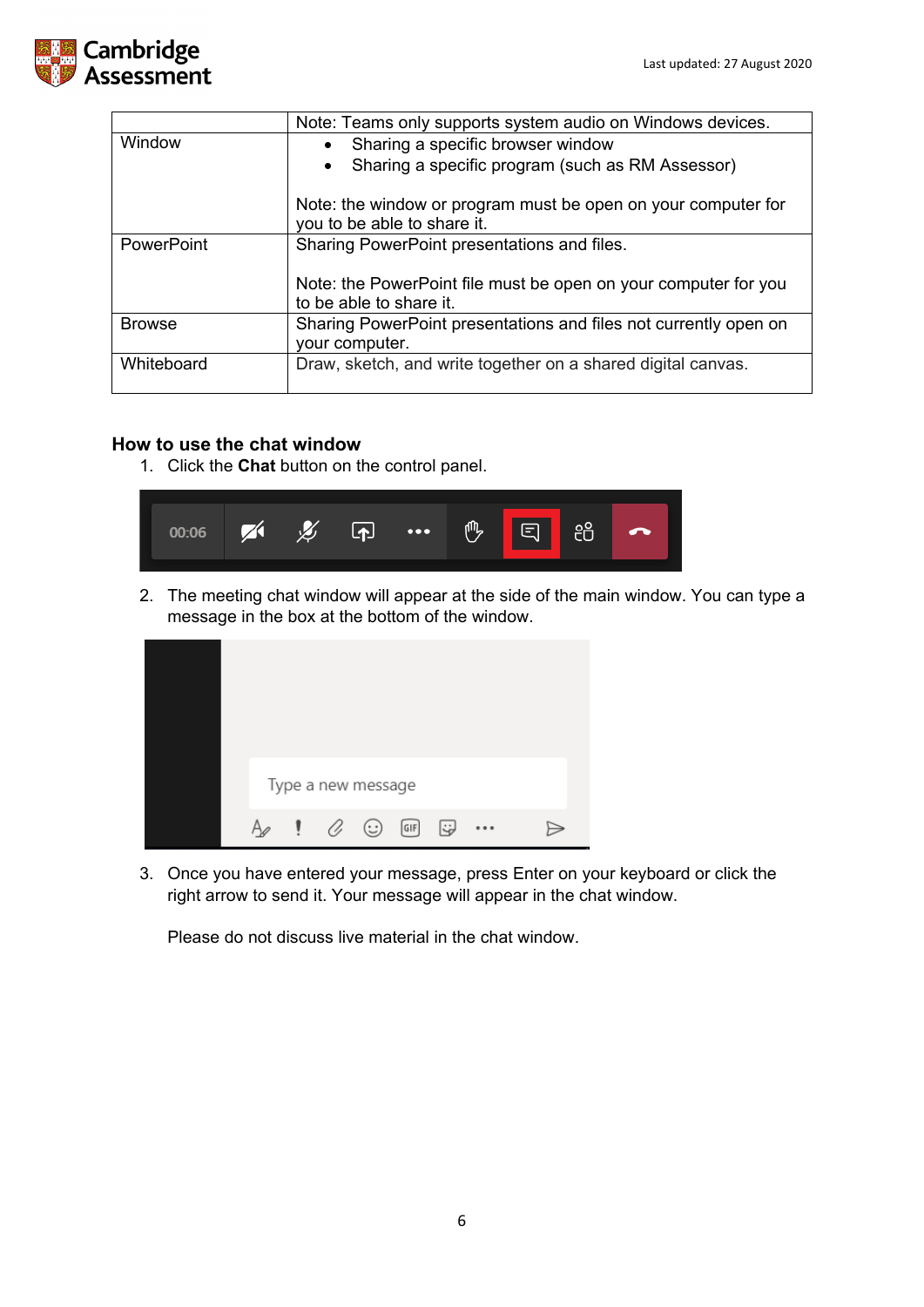# **Cambridge** ssessment

# **Using Teams on a touchscreen device**

## <span id="page-6-0"></span>**How to navigate a Microsoft Teams meeting on a touchscreen device**

Once you have joined the Teams meeting, familiarise yourself with the meeting room and its features. Tap anywhere in the meeting to see the control panel.

### **Meeting window and control panel:**



#### **Main window**

This is where you will see the people in the meeting. It's also where any meeting documents (such as assessment materials or scripts) will be shared on screen.

#### **2 - Video sharing**

Tap here to turn your video on and off.

#### **3 - Audio sharing**

Tap here to mute/unmute your microphone.

#### **4 - Volume control**

Tap here to adjust your volume.

#### **5 - More options**

Tap here to view more meeting options, including background blur, screen sharing and the raise hand feature.

#### **6 - End meeting**

Tap this red button to leave the meeting.

#### **7 - Chat box**

Tap here to open the chat box and send instant messages to the rest of the group.

#### **8 - Participants**

Tap here to list the other people in the meeting.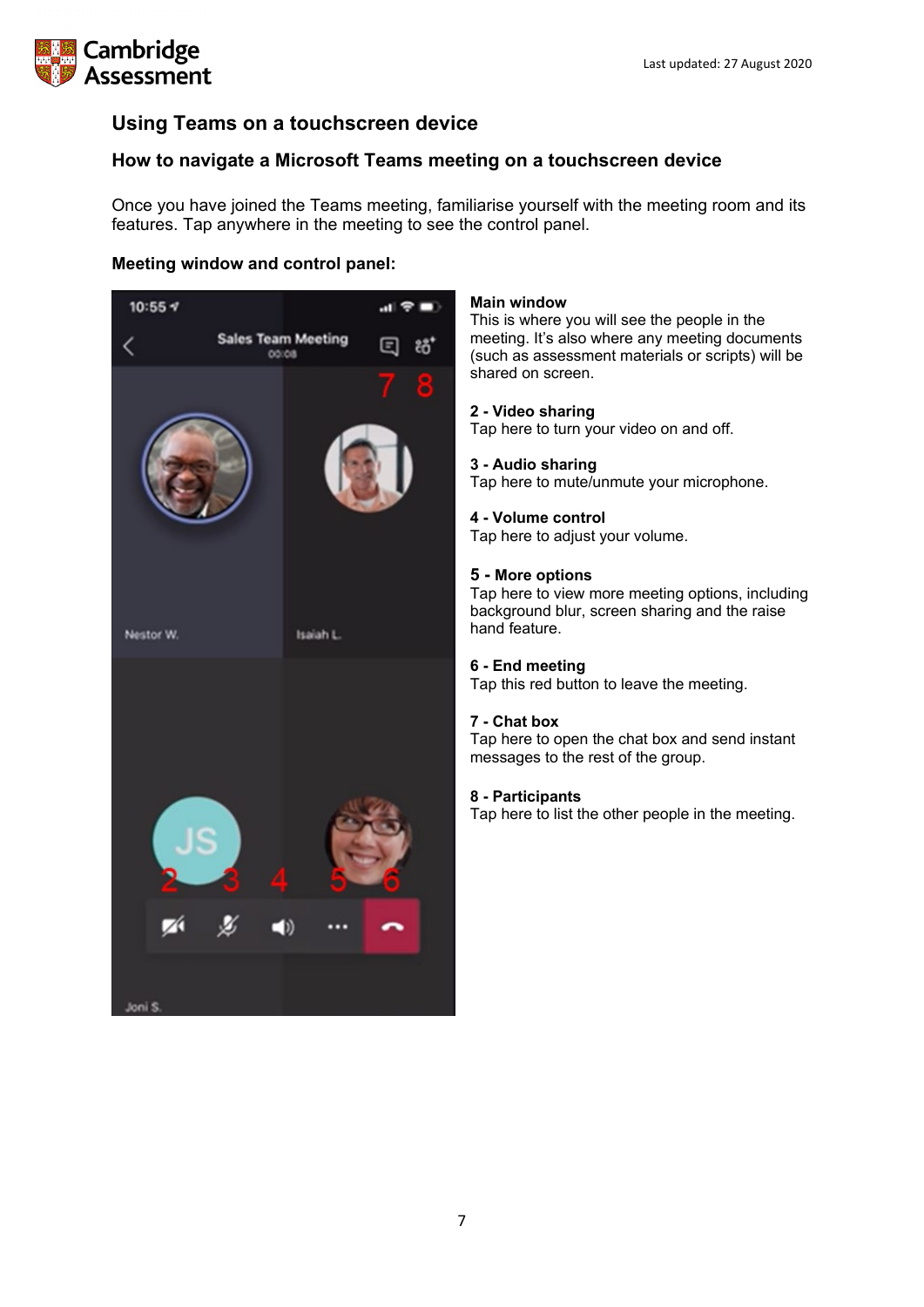

### <span id="page-7-0"></span>**How to use your video**

1. Tap the **Video** button on the control panel to toggle your video on/off. You will know when your camera is off when the camera icon has a line through it as shown below.



2. To turn off incoming video streams, tap the **three dots** and choose **Turn off incoming video**. To switch it back on, tap the three dots and choose **Turn on incoming video.**

|    | CC Turn on live captions |
|----|--------------------------|
| 0D | Put me on hold           |
| Lي | Share                    |
| 們  | Raise my hand            |
| ።። | Dialpad                  |
| Ø. | Start video with blur    |
| z  | Turn off incoming video  |

3. Familiarise yourself with your device, in order to flip your screen to show the moderator what you can see.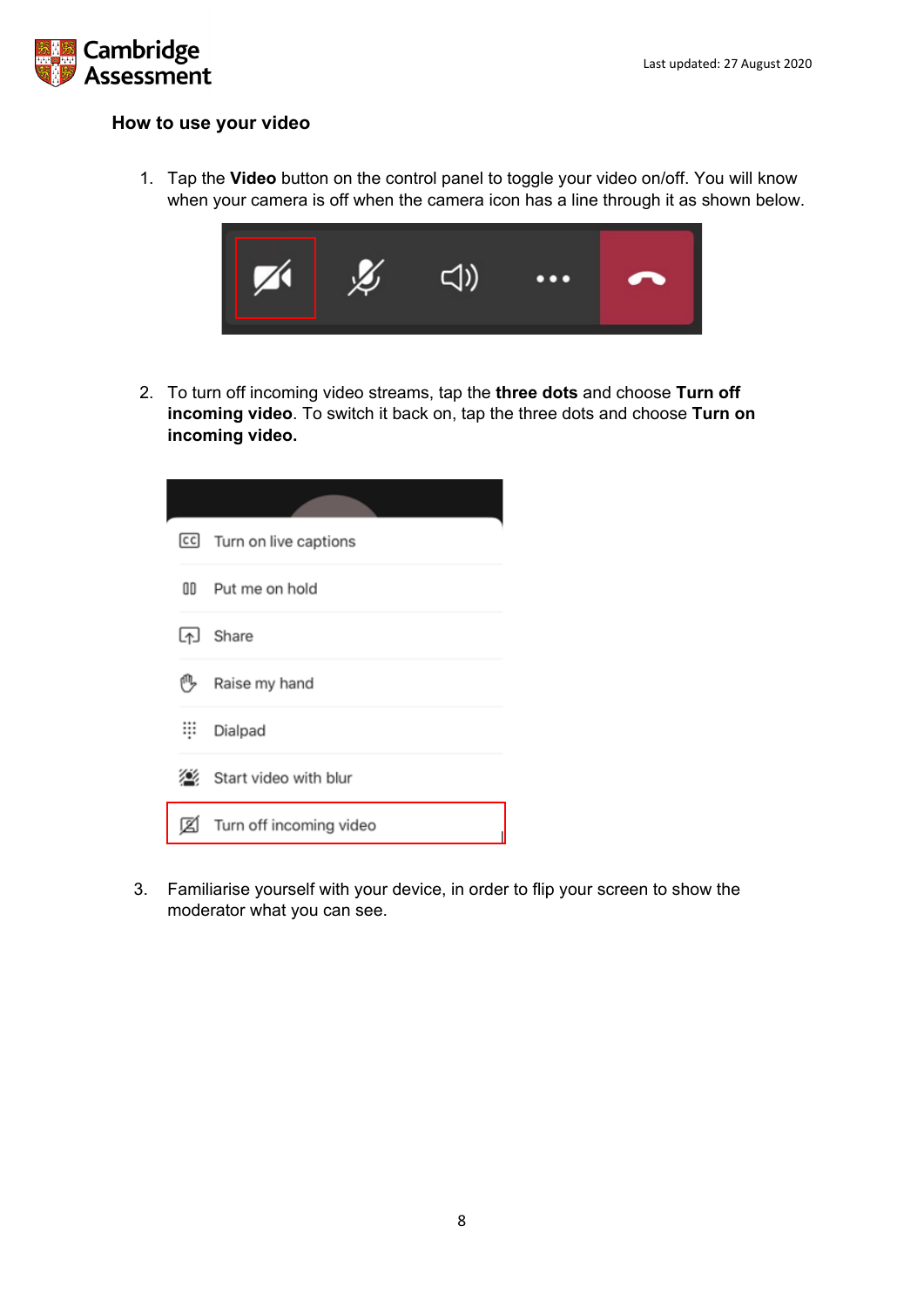

## **How to use your audio**

1. Tap the **Microphone** button in the control panel. You will know when you are muted when the microphone has a line through it as shown below.



2. Remember to mute yourself when you are not speaking to cut background noise.

### <span id="page-8-0"></span>**How to share your screen**

#### **Important information**

If you are using an iPhone or iPad, you may need to change your system preferences on your touchscreen device in order to allow Teams to share your screen. For more information, go to the [Microsoft Teams help and support page.](https://support.microsoft.com/en-us/office/share-content-in-a-meeting-in-teams-fcc2bf59-aecd-4481-8f99-ce55dd836ce8#:%7E:text=Share%20content%20on%20a%20Mac&text=Select%20Open%20System%20Preferences%20from,try%20sharing%20your%20screen%20again.)

1. Tap the **three dots** then tap **Share**.

|     | CC Turn on live captions |                         |  |  |  |  |
|-----|--------------------------|-------------------------|--|--|--|--|
|     | 00 Put me on hold        |                         |  |  |  |  |
| [4] | Share                    |                         |  |  |  |  |
| 們   | Raise my hand            |                         |  |  |  |  |
| ş   | Dialpad                  |                         |  |  |  |  |
|     | Start video with blur    |                         |  |  |  |  |
| Ø   |                          | Turn off incoming video |  |  |  |  |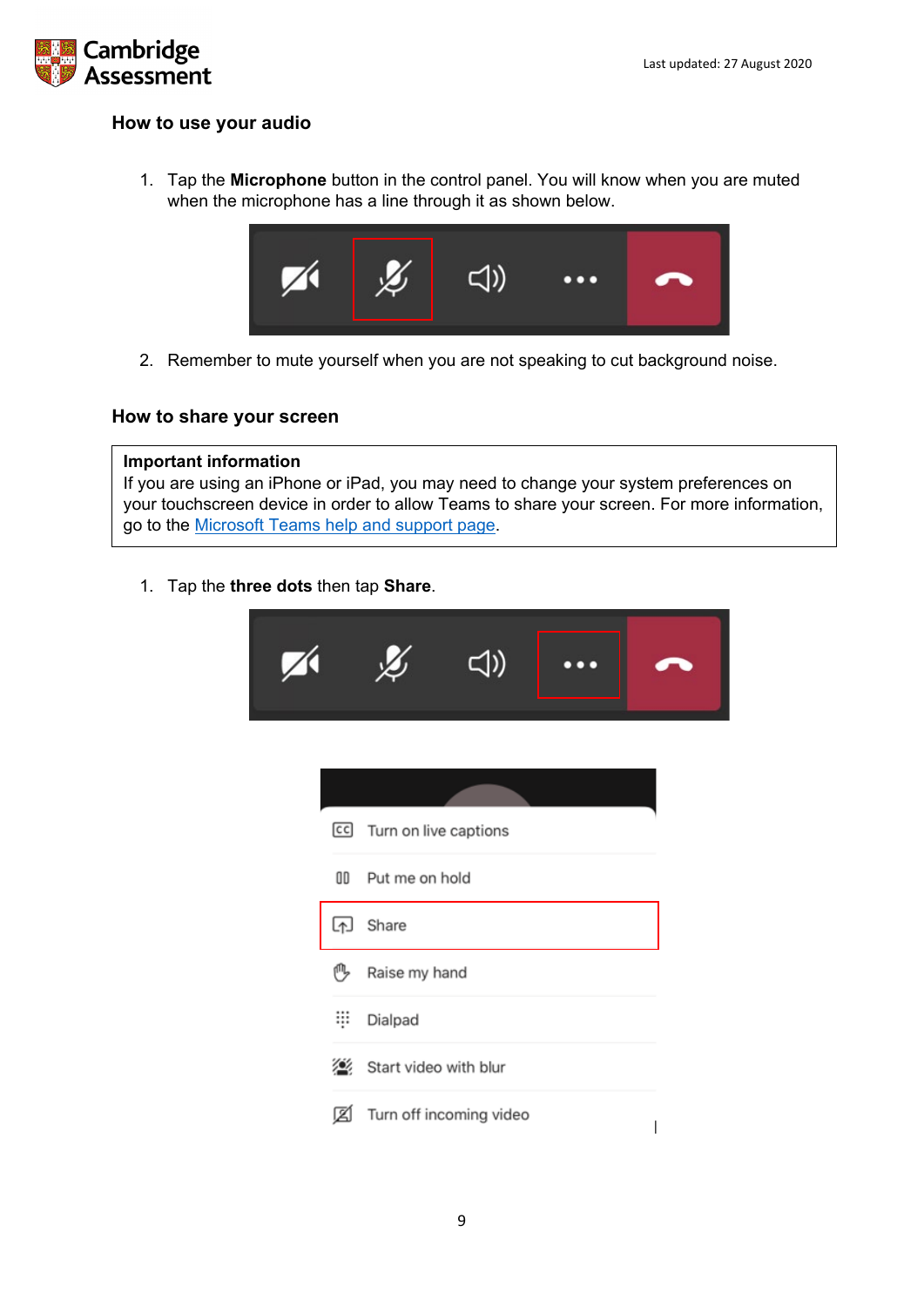

2. Once you have tapped the button, a list of sharing options will appear. Tap **Share screen** to share your screen.



### <span id="page-9-0"></span>**How to use the chat box**

1. Tap the **Chat** button in the top right-hand corner of the meeting window.

| EE WiFiCall <b>令</b> | 14:06               |                | $\bullet$ 97% |
|----------------------|---------------------|----------------|---------------|
|                      | TM - No BO<br>00:04 | $\blacksquare$ | $\frac{1}{2}$ |
|                      |                     |                |               |
|                      |                     |                |               |
|                      |                     |                |               |

2. The meeting chat window will now appear at the side of the main window. Use the chat box to type a message. Please do not discuss live material in the chat box.

| EE WiFiCall 수    |                                              | 14:53                   | $\bullet$ 90%         |  |  |  |
|------------------|----------------------------------------------|-------------------------|-----------------------|--|--|--|
|                  |                                              | TM - No BO<br>(1 Guest) |                       |  |  |  |
| Chat             |                                              | Details                 | More                  |  |  |  |
| 曲                | caroline.lemons has joined the conversation. |                         |                       |  |  |  |
|                  | Meeting started                              |                         |                       |  |  |  |
|                  |                                              |                         | hello<br>test message |  |  |  |
|                  | Meeting ended<br>$\mathsf{C}$                |                         | 1 min 55 sec          |  |  |  |
|                  |                                              | Today 14:06             |                       |  |  |  |
|                  | Meeting started                              |                         |                       |  |  |  |
|                  | Meeting ended<br>$\mathsf{C}$                |                         | 3 min 22 sec          |  |  |  |
|                  | Meeting started                              |                         |                       |  |  |  |
| Type a message   |                                              |                         |                       |  |  |  |
| $\wedge^{\circ}$ | GIF<br><b>a</b>                              |                         |                       |  |  |  |